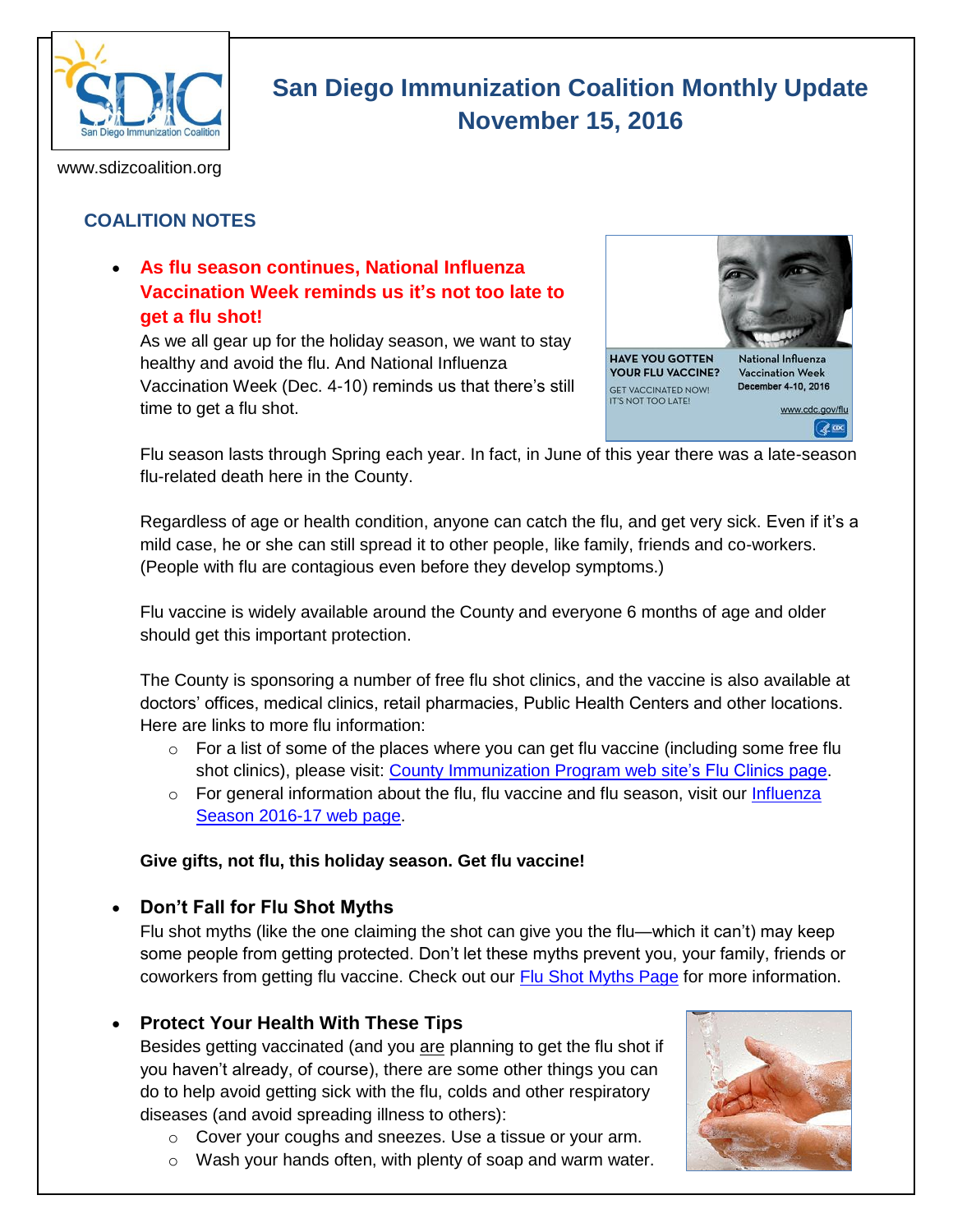- o Stay away from sick people whenever possible.
- o Stay home when you're sick.
- o Get enough rest, exercise regularly and eat a healthy diet.

These tips are helpful in protecting your health all year, not just during flu season.

• Reminder: the next SDIC General Meeting is scheduled for Wednesday, Dec. 7<sup>th</sup>. The next SDIC General Meeting will be held on Wednesday, Dec.  $7<sup>th</sup>$ . Starting time is the same, 12:30 pm, and it will be held in the San Diego Room at the HHSA Rosecrans Health Services Complex (3851 Rosecrans St., San Diego). Mark your calendars and see you there!

## **HEALTH CARE PROVIDER NEWS**

## **"ACIP Votes to Recommend 2-dose HPV Vaccine Series for Younger Adolescents"**

According to a CDC press release reprinted in the Immunization Action Coalition's IAC Express newsletter, "The Advisory Committee on Immunization Practices (ACIP) voted...to recommend a 2-dose HPV vaccine schedule for young adolescents. ACIP is a panel of experts that advises the CDC on vaccine recommendations in the United States. CDC Director Frieden approved the committee's recommendations shortly after the vote. ACIP recommendations approved by the CDC Director become agency guidelines on the date published in the Morbidity and Mortality Weekly Report (MMWR).

CDC and ACIP made this recommendation after a thorough review of studies over several meetings. CDC and ACIP reviewed data from clinical trials showing two doses of HPV vaccine in younger adolescents (aged 9–14 years) produced an immune response similar or higher than the response in young adults (aged 16–26 years) who received three doses.

Generally, preteens receive HPV vaccine at the same time as whooping cough and meningitis vaccines. Two doses of HPV vaccine given at least six months apart at ages 11 and 12 years will provide safe, effective, and long-lasting protection against HPV cancers. Adolescents ages 13–14 are also able to receive HPV vaccination on the new 2-dose schedule.

CDC will provide guidance to parents, healthcare professionals, and insurers on the change in recommendation. On October 7, 2016, the U.S. Food and Drug Administration (FDA) approved adding a 2-dose schedule for 9-valent HPV vaccine (Gardasil® 9) for adolescents ages 9 through 14 years. CDC encourages clinicians to begin implementing the 2-dose schedule in their practice to protect their preteen patients from HPV cancers." Read the press release [here.](http://www.cdc.gov/media/releases/2016/p1020-hpv-shots.html)

#### **RESEARCH NEWS**

 **"Study: Tdap Vaccine Not Linked to Birth Defects"** According to a story on the Outbreak News Today website, ""A new study from HealthPartners Institute and Centers for Disease Control and Prevention (CDC) showed that Tetanus, Diphtheria and Pertussis (Tdap) vaccination was not associated with an increased risk for microcephaly or other major birth defects. The



study was published in the Nov. 1, 2016 issue of the Journal of the American Medical